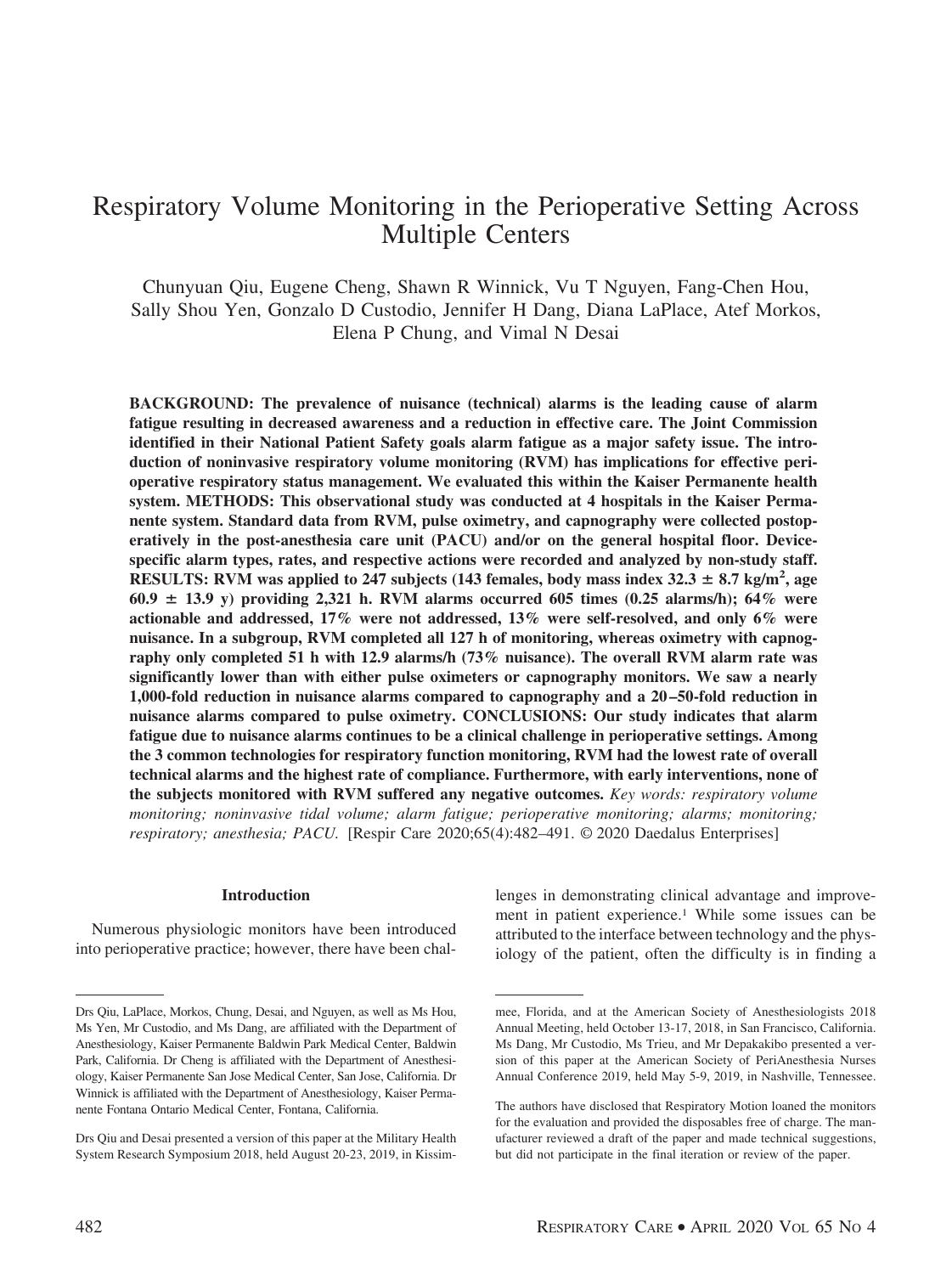balance between reliable and actionable data versus excessive nonactionable nuisance alarms. Not surprisingly, excessive nuisance alarms are the leading cause of alarm fatigue for medical professionals, which decreases effective awareness of a patient's true status and inappropriately diverts the attention of care providers from other patients. False alarms can thereby negate monitoring efficacy and patient safety benefits.2 The Joint Commission identified in their National Patient Safety Goals alarm fatigue as a major safety risk<sup>3</sup>; in January of 2016, as part of their phase 2 goal of their safety initiative, health care organizations began prioritizing alarm management programs, procedures, and policies. Unfortunately, according to a recent survey, few meaningful improvements in clinical alarm safety have been successfully implemented.2

Previous and current methods for monitoring real-time pulmonary function and for detecting respiratory depression include clinical observation, pulse oximetry, and capnography. Clinical observation is subjective and rarely continuous. Pulse oximetry and capnography are both plagued by nuisance alarms. The lack of reliable and actionable respiratory data has presented a unique challenge to anesthesiologists and perioperative professionals.4 While identifying and measuring hypoxia, pulse oximetry has been identified by nurses as the largest contributor of nuisance alarms.<sup>5-7</sup> The end result is that health care providers often lower alarm thresholds and reaction thresholds, increase latent time, or engage in a combination of both to avoid incessant alarms.<sup>4</sup> Even worse, it has been reported that 78% of clinicians disable physiologic monitor alarms due to alarm fatigue,<sup>8</sup> and  $\leq 1\%$  overall alarms have resulted in changes of ongoing patient management.9 The "cry wolf effect" has greatly hindered the effectiveness of respiratory monitoring systems despite their theoretical potential. It is critical that a clinically useful respiratory monitor be both reliable and provide actionable alarms.

Respiratory volume monitoring (RVM) is a noninvasive technique that directly measures minute ventilation  $(\dot{V}_F)$ , tidal volume  $(V_T)$ , and breathing frequency. Most patients do not have a primary problem with oxygenation, but rather with insufficient ventilation. RVM provides continuous data and immediate feedback based on adequacy of ventilation, not just oxygenation.10 The RVM uses thoracic electrodes to collect electrical impedance data, present a

# **QUICK LOOK**

#### **Current knowledge**

Patients recovering from surgery are at risk of respiratory depression due to the combined effects of anesthesia and opioids, and monitoring is required to maintain patient safety. Current technologies for monitoring ventilation in patients recovering from surgery, such as pulse oximetry and capnography, are limited by indirect measurement of ventilation and are prone to false alarms.

## **What this paper contributes to our knowledge**

We validated the use of the RVM to monitor minute ventilation in the perioperative setting. The RVM detected episodes of respiratory depression, resulting in actionable alarms and leading to interventions by medical staff. The RVM had a low false alarm rate, compared to pulse oximetry and capnography.

respiratory curve, and calculate  $\dot{V}_E$ ,  $V_T$ , and breathing frequency values. The RVM has been shown to measure  $\dot{V}_F$ and  $V_T$  with an accuracy error of approximately 10% and breathing frequency with an accuracy error of approximately 2% for adults and 12% and 4%, respectively, for pediatric patients.10,11 Unlike peripheral capillary oxygen saturation  $(S_{pQ_2})$  or partial pressure of end-tidal  $CO_2$  $(P_{ETCO_2})$  measurements, which have an inherent delay in response to changes in ventilation, RVM directly measures changes in ventilation. As such, it has the potential to be a leading indicator of respiratory compromise or other change in respiratory status.

While previous research demonstrated that RVM can potentially lower the incidence of false alarms in the post-anesthesia care unit (PACU) compared to pulse oximetry,12 the actual alarm rate of RVM has not been evaluated. Therefore, we sought to evaluate the use of RVM in the perioperative setting at multiple centers to characterize the clinical use of the RVM during the perioperative period in the PACU, including alarm rates of RVM along with corresponding interventions by clinical staff. We hypothesized that a majority of RVM alarms would be actionable rather than nuisance alarms and thus would lead to intervention by medical staff. We also hypothesized that RVM would have fewer technical alarms than pulse oximetry or capnography monitoring systems. The study also explored whether reported results from other medical centers and from the Emergency Care Research Institute were reproducible within the Kaiser Permanente Medical System to assess the potential system-wide application of RVM.

Correspondence: Chunyuan Qiu MD MSc, Department of Anesthesiology, Kaiser Permanente Baldwin Park Medical Center, 1011 Baldwin Park Blvd., Baldwin Park, CA 91706. E-mail: chunyuan.x.qiu@kp.org.

DOI: 10.4187/respcare.07187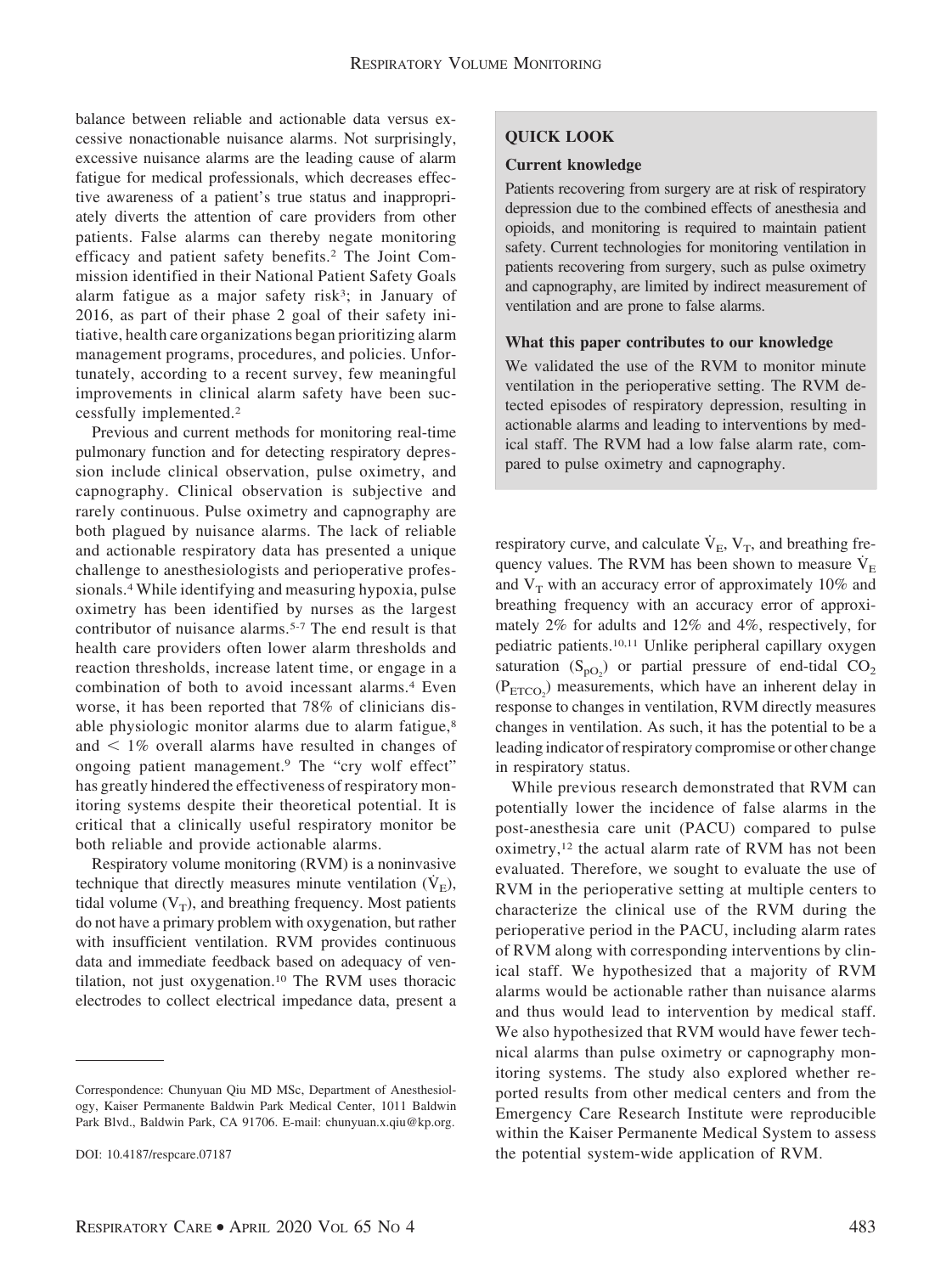# **Methods**

## **Study Design**

Our quality improvement study was conducted at 4 hospital sites in the Kaiser Permanente system between July 17 and September 22, 2017, and included 247 subjects (California sites included Baldwin Park Medical Center, Fontana Medical Center, and San Jose Medical Center; the Oregon site was Sunnyside Medical Center, Clackamas, Oregon). The study was reviewed and approved by the Kaiser Permanente Institutional Review Board. No informed consent was required. Subjects who were 21– 99 y old in the perioperative period were included. Exclusion criteria were patients with allergies to adhesive electrodes and prior pneumonectomy or pulmonary lobectomy. Subjects considered to be at higher risk for respiratory complications were selected by hospital staff at each site based on patient history and demographics (ie, history of obstructive sleep apnea, obesity, elderly age, opioid sensitivity, or hemidiaphragmatic paralysis post nerve block). The complexity and type of surgery (orthopedics, general, bariatric, gynecological, or urological) and overall clinical impression were also considered.

# **Equipment**

The ExSpiron 1Xi RVM (Respiratory Motion, Waltham, Massachusetts) was used to monitor respiratory status in all subjects in addition to standard clinical monitoring and according to each hospital's standard protocols. The Ex-Spiron-1Xi monitors and consumable ExSpiron PadSets were provided free of charge to the study sites by the manufacturer. Clinical staff were trained prior to the study on how to use the ExSpiron monitoring system. Data from the RVM along with other monitoring systems (when available) were used to assist with patient care. De-identified RVM data were extracted directly by staff on a daily basis for all subjects for the entire time they were enrolled in the study. Study data associated with study numbers were then paired with associated clinical data.

The RVM is a noninvasive impedance-based monitor that provides continuous real-time measurements of  $V_{E}$ ,  $V_T$ , and breathing frequency.<sup>10-15</sup> The impedance signal was recorded via an electrode PadSet, which was placed on the patient with electrodes at the sternal notch, xiphoid, and the mid-axillary line at the level of the xiphoid.16 The RVM automatically calculated  $\dot{V}_E$ ,  $V_T$ , and breathing frequency from the impedance signal with an average error of ~10% for  $\dot{V}_E$  and  $V_T$ , and ~2% for breathing frequency relative to a spirometer.10 Subjects were monitored in the basic monitoring mode, which does not require any calibration with a spirometer or ventilator.

 $V<sub>E</sub>$  is the primary output metric of the RVM and is used to trigger a low  $\dot{V}_E$  alarm, corresponding to the eventual onset of respiratory insufficiency. The  $\dot{V}_E$  value displayed on the RVM represents a 30-s measurement of respiration that is updated every 5 s in a rolling fashion. To account for patients of various sizes and  $V<sub>E</sub>$  requirements, the RVM compares a patient's recorded  $\dot{V}_E$  to a predicted  $\dot{V}_E$  as a percentile. This is calculated using a body surface area formula based on the patient's height, weight, and gender. The threshold for a low  $\dot{V}_E$  alarm was set to 40% of predicted  $\dot{V}_E$  sustained for 2 min as described in the literature.12,13,17 Because previous studies have demonstrated that breathing frequency alone is a poor indicator of respiratory sufficiency, missing  $>80\%$  of low  $V<sub>E</sub>$  measurements,<sup>18,19</sup> low breathing frequency alarms were not enabled. Importantly, many patients with obstructive sleep apnea have prolonged apneas followed by large "rescue breaths" but maintain an adequate  $\dot{V}_E$ , so low breathing frequency alarms can lead to multiple nuisance alarms in patients with overall adequate ventilation.

With standard use, RVM reports 2 types of physiologic alarms: low  $\dot{V}_E$  alarms were triggered by a decrease in  $V_E$ below 40% of predicted  $\dot{V}_E$  sustained for 2 min, and No Breath Detected alarms were triggered by an apnea lasting 30 s. Technical alarms reported by the RVM included signal interference, adhesive pad detachment, low battery, and nurse call button disconnections.

Subjects were monitored in both the PACU and on the general hospital floor. In the PACU, all subjects were continuously monitored with the RVM, and a subset continued to be monitored on the general hospital floor. A subset of subjects, based on their clinical needs and standard protocols, were placed on continuous monitoring with bedside pulse oximetry, bedside capnography or telemetry pulse oximetry on the general hospital floor. Each monitoring technology had its own specific alarm conditions and corresponding alarm thresholds, which had been established as part of the care plan at each facility prior to this study and were not altered for the purposes of this study. For the purpose of comparison across technologies, alarms were categorized as either physiologic or technical (nuisance). Device descriptions and corresponding alarm conditions and threshold ranges are detailed below.

## **Bedside Pulse Oximetry and Capnography Monitor**

The bedside monitor used in the study was the Philips SureSigns VM8 (Philips Medical Systems, Andover, Massachusetts), which continuously measures both  $S_{pQ_2}$  and  $P_{ETCO_2}$ . Physiologic alarms reported by the monitor were low  $S_{po_2}$  (< 88%), low  $P_{ETCO_2}$  (< 10 mm Hg), high  $P_{ETCO_2}$  $($  > 60 mm Hg), low breathing frequency  $(< 6$  breaths/min), high breathing frequency  $( > 35$  breaths/min), and apnea  $($  > 30 s). The following alarms reported by the monitor were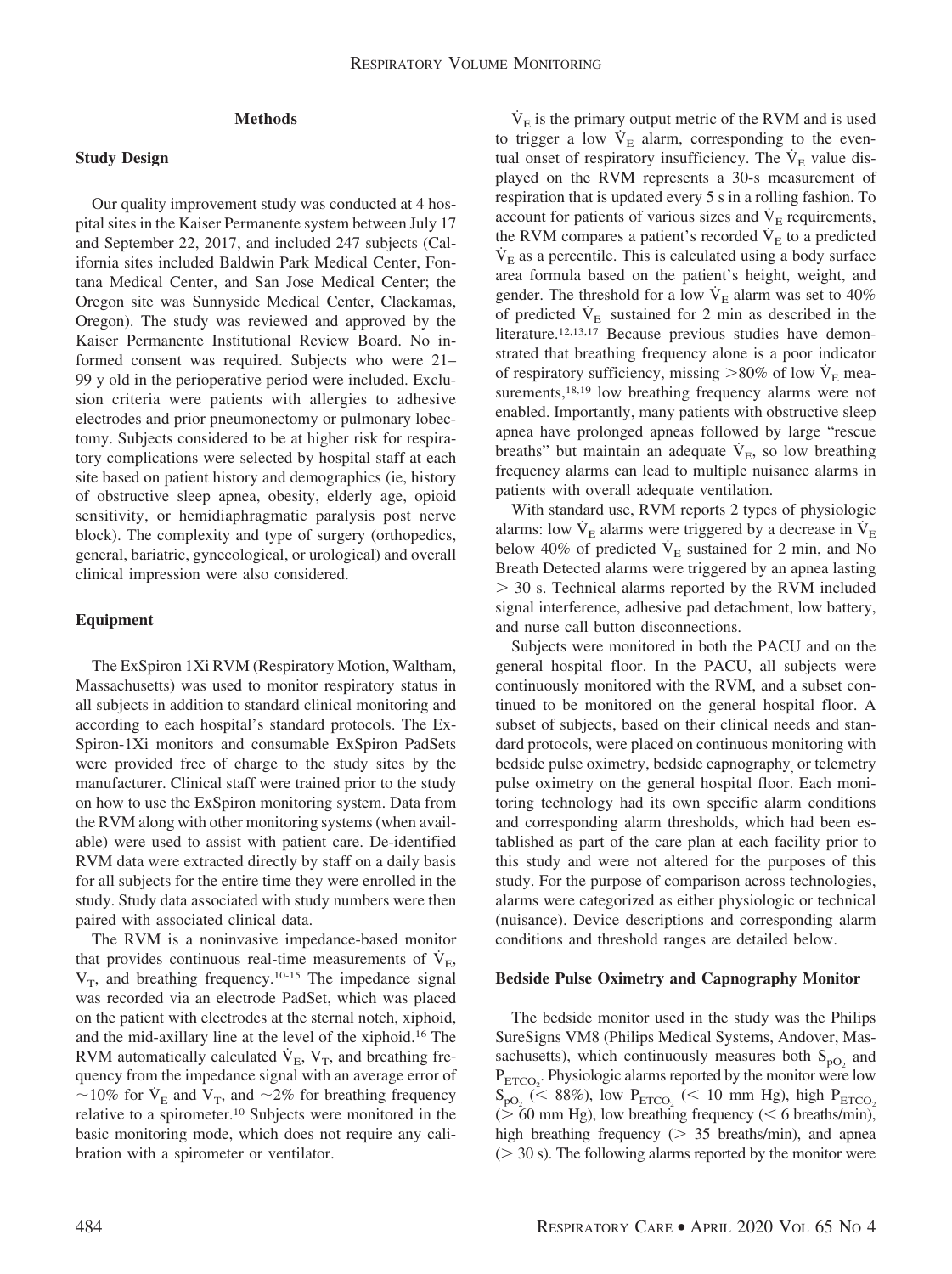considered technical:  $S_{pO_2}$  sensor off,  $S_{pO_2}$  no pulse,  $S_{pO_2}$ poor signal,  $S_{pQ_2}$  interference,  $CO_2$  pump off,  $CO_2$  no tubing, and  $CO<sub>2</sub>$  occlusion. Note that nasal cannula dislodgement often results in apnea or low breathing frequency alarms, which are false physiologic alarms. Unfortunately, in this study every alarm could not be deconvoluted into true or false, and are thus only categorized as physiologic or technical.

#### **Telemetry Pulse Oximetry Monitor**

The telemetry monitor  $(S_{pO_2})$  monitor, Philips) was supervised by telemetry technicians who categorized alarms as low  $S_{pO_2}$  (ie, a physiologic alarm with  $S_{pO_2}$  < 90%) or technical alarm corresponding to a poor quality  $S_{pQ}$  waveform resulting from artifact. Note that the alarms discussed in this study correspond to every alarm reported by the telemetry monitor and not just those relayed by the technicians to the care providers.

## **Observations of Interventions**

The responses of clinical staff to RVM alarms were recorded and analyzed by nonclinical personnel. Alarms were divided into 4 categories: (1) actionable and addressed, (2) actionable and not addressed, (3) self-corrected, and (4) technical (nuisance). The action taken to resolve each alarm was recorded and further categorized. Self-corrected alarms were those that resolved without staff intervention, usually by the patient being stimulated by the audible RVM alarm. Technical alarms did not require intervention and were considered nuisance alarms.

The alarms for each of the monitoring devices were collected from the digital alarm log at the conclusion of monitoring. All alarms were audible at the bedside both in the PACU and on the general hospital floor. RVM alarms on the hospital floor were reported centrally through the nurse call system.

# **Data Analysis**

 $V<sub>E</sub>$  was expressed as a percent of each subject's predicted  $\dot{V}_E$ , calculated based on the subject's body surface area and sex.<sup>13,15,20</sup> A low  $\dot{V}_E$  alarm was defined as a period of  $\dot{V}_{E}$  < 40% predicted lasting  $\geq 2$  min.  $\dot{V}_{E}$  < 40% predicted was chosen as a parameter based on the Acute Respiratory Distress Syndrome Network (ARDSnet) protocol for successful extubation.13 No breath detected was defined as a respiratory pause of  $\geq$  30. Technical alarms were defined as alarms which were neither low  $\dot{V}_E$  nor no breath detected. Relative alarm rate was calculated as the number of alarm events divided by the length of monitoring.

Table 1. Anthropometric Data for All Subjects

|                                  | <b>PACU</b>      | General Hospital Floor |
|----------------------------------|------------------|------------------------|
| Subjects, $n$                    | 247              | 109                    |
| Male: Female ratio               | 104:143          | 42:67                  |
| Height, cm                       | $167.6 \pm 11.4$ | $166.5 \pm 11.5$       |
| Weight, kg                       | $91.1 \pm 27.1$  | $89.5 \pm 27.3$        |
| Body mass index, $\text{kg/m}^2$ | $32.3 \pm 8.7$   | $32.1 \pm 8.0$         |
| Age, y                           | $60.9 \pm 13.9$  | $64.1 \pm 11.1$        |
|                                  |                  |                        |

Data are presented as  $n$  subjects or mean  $\pm$  SD.  $PACU = post-anesthesia care unit$ 

Mann-Whitney *U* test was used to compare the relative alarm rates across monitoring technologies (RVM vs capnograph and/or pulse oximeter) for only the subset of subjects that had multiple monitoring technologies. Data are presented as mean  $\pm$  SD or median (interquartile range [IQR]), as specified in the text. All analyses were performed in Matlab 2014b (MathWorks, Natick, Massachusetts). Results were considered statistically significant at  $P < .05$ .

#### **Results**

# **Demographics**

A total of 247 subjects were monitored for up to 48 h with the RVM at 4 hospital sites. Data collection was initiated in the PACU. All 247 subjects were monitored with the RVM and with standard bedside monitor parameters, including pulse oximetry and breathing frequency in the PACU, and 109 subjects had RVM continued on the general hospital floor after transfer. The choice of subjects for continuation of RVM monitoring was based on transfer to floors on which training on use of the RVM had been previously provided to the clinical staff.

Table 1 summarizes the demographics of all subjects studied and includes a breakdown of subjects who had RVM monitoring on the general hospital floor and/or PACU. The patient population spanned a wide range of age, height, weight, and body mass index values. The study targeted subjects considered by anesthesiology staff to be at risk of respiratory depression, such as those who were frail or had obstructive sleep apnea, obesity, COPD, congestive heart failure, opioid sensitivity, opioid tolerance, or hemidiaphragmatic paralysis post nerve block, or were undergoing major procedures (primarily general, gynecologic, orthopedic, and bariatric procedures). Most subjects received opioids, particularly those undergoing painful general, bariatric, and orthopedic surgeries.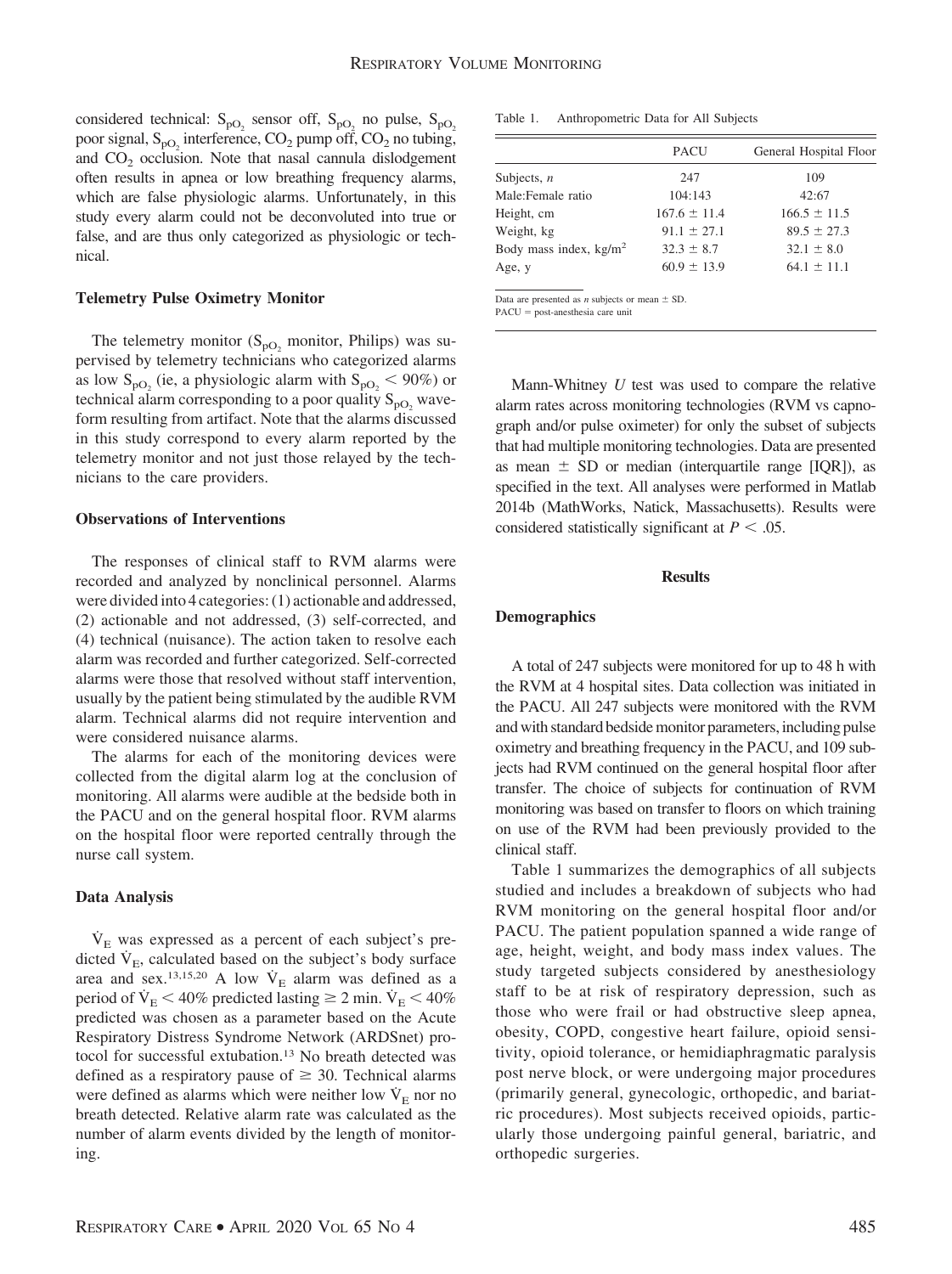|                                                                             | <b>PACU</b> | General Hospital<br>Floor | Total    |
|-----------------------------------------------------------------------------|-------------|---------------------------|----------|
| Length of monitoring, h                                                     | 577         | 1,744                     | 2,321    |
| Total alarms, no. $(\%)$                                                    | 235         | 370                       | 605      |
| Low $V_F$ alarms                                                            | 110(47)     | 241 (65)                  | 351 (58) |
| Apnea alarms                                                                | 115 (49)    | 105(28)                   | 220 (36) |
| Technical alarms                                                            | 10(4)       | 24(7)                     | 34(6)    |
| Alarm-free time, h                                                          | 425         | 1,524                     | 1,949    |
| Percent of hours alarm-<br>free                                             | 73.7        | 87.4                      | 84       |
| Total alarms per patient                                                    | 0.95        | 3.39                      | 2.45     |
| Total alarms per<br>monitored hour                                          | 0.42        | 0.21                      | 0.26     |
| Incidence of alarms, $n$ (%)                                                |             |                           |          |
| 0 Alarms                                                                    | 153 (62)    | 44 (40)                   |          |
| 1-3 Alarms                                                                  | 80 (32)     | 30(28)                    |          |
| Multiple alarms                                                             | 14(6)       | 35(32)                    |          |
| $RVM$ = respiratory volume monitoring<br>$PACU = post-anesthesia care unit$ |             |                           |          |

Table 2. Summary of Overall Monitored Time and RVM Alarms per Environment

**RVM Alarm Rates in PACU and on General Hospital Floor**

Subjects were monitored via RVM for a total of 2,321 h across the 4 hospitals. Of the total hours, 1,744 h were on the general hospital floor, and 1,524 of the 1,744 h (87%) were free from alarms. More importantly, despite selection of higher-risk subjects, more than two thirds of all subjects on the hospital floor and 90% of the subjects in the PACU had either no alarms or very few (ie, 1–3) alarms (Table 2).

Figure 1 summarizes the relative alarm rate (ie, the number of alarms normalized by the total monitoring time for each subject) for technical, low  $\dot{V}_{E}$ , and no breath detected alarms in both the PACU and floor. Note that the RVM's technical alarms were not only rare (0.02/h in the PACU and 0.01/h on the hospital floor), but they also represent  $<$  5% of all alarms. This suggests that  $>$  95% of RVM alarms were physiological and thus actionable. The relative alarm rate in the PACU was double the alarm rate on the hospital floor (0.42/h vs 0.21/h). The relative incidence of respiratory compromise (low  $\dot{V}_F$ ) was similar between the PACU and the hospital floor (0.20/h vs 0.16/h). Interestingly, the relative incidence of long apneas (no breath detected for 30 s) was 3-fold higher in the PACU than on the hospital floor (0.20/h vs 0.06/h), which likely represents the effect of residual anesthesia.

# **Interventions in Response to RVM Alarms**

Clinical staff received brief instructions regarding the use of the RVM, including that, if it alarmed, they should



Fig. 1. Relative alarm rate per monitored hour for RVM in the PACU  $(n = 247$  subjects) and on the general floor  $(n = 109$  subjects).  $PACU = post-anesthesia care unit;  $PVM = respiratory volume$$ monitoring;  $\dot{V}_E$  = minute ventilation.

assess the subject's respiratory status and overall clinical picture. Nursing staff responded to and addressed most of the RVM alarms that were not self-resolved. Across all 4 clinical sites,  $< 6\%$  of alarms were technical and considered nuisance alarms; 13% of all alarms were selfresolved, and 64% were resolved by an intervention, leav- $\text{ing}$   $\leq$  20% of the alarms as "not addressed." This trend was similar across all 4 sites, as summarized in Figure 2 and Table 3. Note that the ratio of addressed to not-addressed alarms was slightly higher in the PACU (69%: 15%) compared to the general hospital floor (61%:18%), likely due to higher staffing ratios in the PACU.

The most common intervention that was required to address an RVM physiological alarm was direct patient stimulation. This accounted for 65% of all interventions in the PACU and almost 79% of all interventions on the general hospital floor (Table 4). Additional interventions included repositioning the subject, a change in opioid dosing, and initiation of CPAP or bi-level positive airway pressure. About 2% of subjects required further intervention from a physician, respiratory therapy, or an increase in level of care. Note that the number of listed interventions in Table 4 exceeds the number of actionable alarms that were addressed because more than one intervention or action could have been initiated in response to a single alarm.

In addition to addressing physiological alarms, the RVM was also used to alter care in subjects without any alarms. The actions staff took based on the RVM data in subjects without any alarms were primarily related to assurance of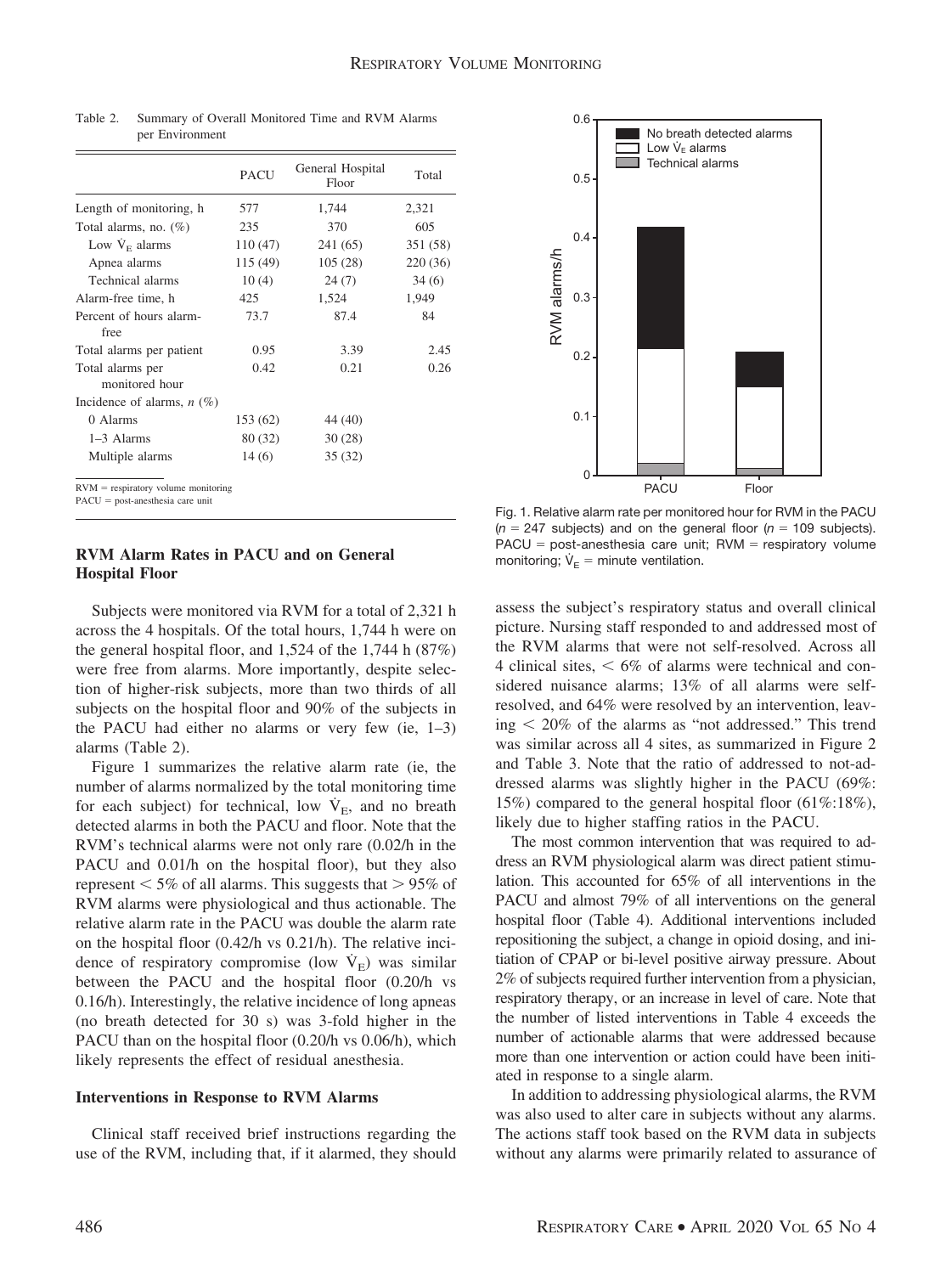

Fig. 2. Comparison on the RVM alarms that were addressed, not addressed, self-corrected, and technical alarms across all clinical sites in the PACU and on the floor.  $PACU = post-anesthesia care$ unit;  $RVM = respiratory volume monitoring.$ 

Table 3. Summary of RVM Alarm Categories

|                                                                                                                    | Total    | <b>PACU</b> | General Hospital<br>Floor |
|--------------------------------------------------------------------------------------------------------------------|----------|-------------|---------------------------|
| Total alarms                                                                                                       | 605      | 235         | 370                       |
| Technical alarms                                                                                                   | 34(6)    | 10(4)       | 24(7)                     |
| Self-corrected alarms                                                                                              | 79 (13)  | 28(12)      | 51 (14)                   |
| Actionable alarms.<br>not addressed                                                                                | 102(17)  | 34(14)      | 68 (18)                   |
| Actionable alarms, addressed                                                                                       | 390 (64) | 163(69)     | 227(61)                   |
| Data are presented as no. $(\% )$ .<br>$RVM = respiratory$ volume monitoring<br>$PACU = post-anesthesia care unit$ |          |             |                           |

adequate ventilation. These included an increase or decrease in opioid dosing, avoiding the need for intubation, early discharge, or transfer to a lower acuity setting. Table 5 details the number of subjects who had actions or interventions associated with alarms. For subjects with alarms, a small number of subjects experienced alarms that were not addressed (17% in the PACU and 15% on the hospital floor), whereas most subjects had all of their alarms addressed by actions or interventions (69% in the PACU and 57% on the hospital floor). For subjects with no alarms, the majority (92% in the PACU and 98% on the hospital floor) had no actions taken.

| Table 4. | Detailed Summary of Clinical Interventions in Response to |
|----------|-----------------------------------------------------------|
|          | Actionable (Physiological) RVM Alarms                     |

|                             | Total    | <b>PACU</b> | General Hospital<br>Floor |
|-----------------------------|----------|-------------|---------------------------|
| Total interventions, no.    | 490      | 239         | 251                       |
| Stimulation                 | 355 (72) | 156 (65)    | 199 (79)                  |
| Increased opioids           | 9(2)     | 8(3)        | 1(0.4)                    |
| Decreased opioids           | 8(2)     | 2(1)        | 6(2)                      |
| Change in other medications | 9(2)     | 7(3)        | 2(1)                      |
| CPAP/BPAP                   | 16(3)    | 4(2)        | 12(5)                     |
| Subject repositioned        | 15(3)    | 5(2)        | 10(4)                     |
| Physician/RT alerted        | 8(2)     | 3(1)        | 5(2)                      |
| Change in level of care     | 5(1)     | 3(1)        | 2(1)                      |
| Change in length of stay    | 11(2)    | 11(5)       | 0(0)                      |
| Avoided intubation          | 5(1)     | 4(2)        | 1(0.4)                    |

Data are presented as no. (%).

 $RVM =$  respiratory volume monitoring PACU = post-anesthesia care unit

 $RT =$  respiratory therapist

# **Comparison of Alarm Rates for RVM, Pulse Oximetry, and Capnography**

A subset of subjects  $(n = 7)$  were prescribed continuous pulse oximetry and capnography bedside monitoring on the general hospital floor. The relative incidence of alarms from the RVM and the bedside oximetry/capnography monitor was compared for only those subjects. For each of the 7 subjects, the number of alarms was normalized by the length of monitoring by each respective modality and then averaged across patients (Fig. 3A). The incidence of technical alarms for the bedside oximetry/capnography monitor (9.4 alarms/h), was almost 1,000-fold-higher compared to the RVM alarms (0.01 alarms/h). Importantly, the bedside capnography monitor cannot distinguish between an apnea in the capnography trace (as indicated by lack of change in the partial pressure of  $CO<sub>2</sub>$ ) and a displaced sampling nasal cannula. Comparing the alarm rates per subject showed that capnography had a significantly higher rate of both physiological alarms (median [IQR]: 1.49  $[0.97-5.56]$  vs 0.04  $[0-0.33]$  alarms/h,  $P < .001$ ) and technical alarms (median [IQR]: 5.80 [1.89–10.25] vs 0[0–0] alarms/h,  $P < .001$ ) per hour per subject compared to the RVM.

Another subset of subjects  $(n = 7)$  at the same clinical site were prescribed only continuous pulse oximetry monitoring on the general hospital floor. Again we compared the relative incidence of alarms across monitoring modalities for this small subset of subjects, and not the entire population receiving RVM monitoring. Figure 3B summarizes these results, showing 0.24 physiologic alarms/h on the RVM versus 0.5 physiologic alarms/h on the bedside pulse oximetry monitor. The disparity between technical alarms is again highly significant; nearly 50-fold, with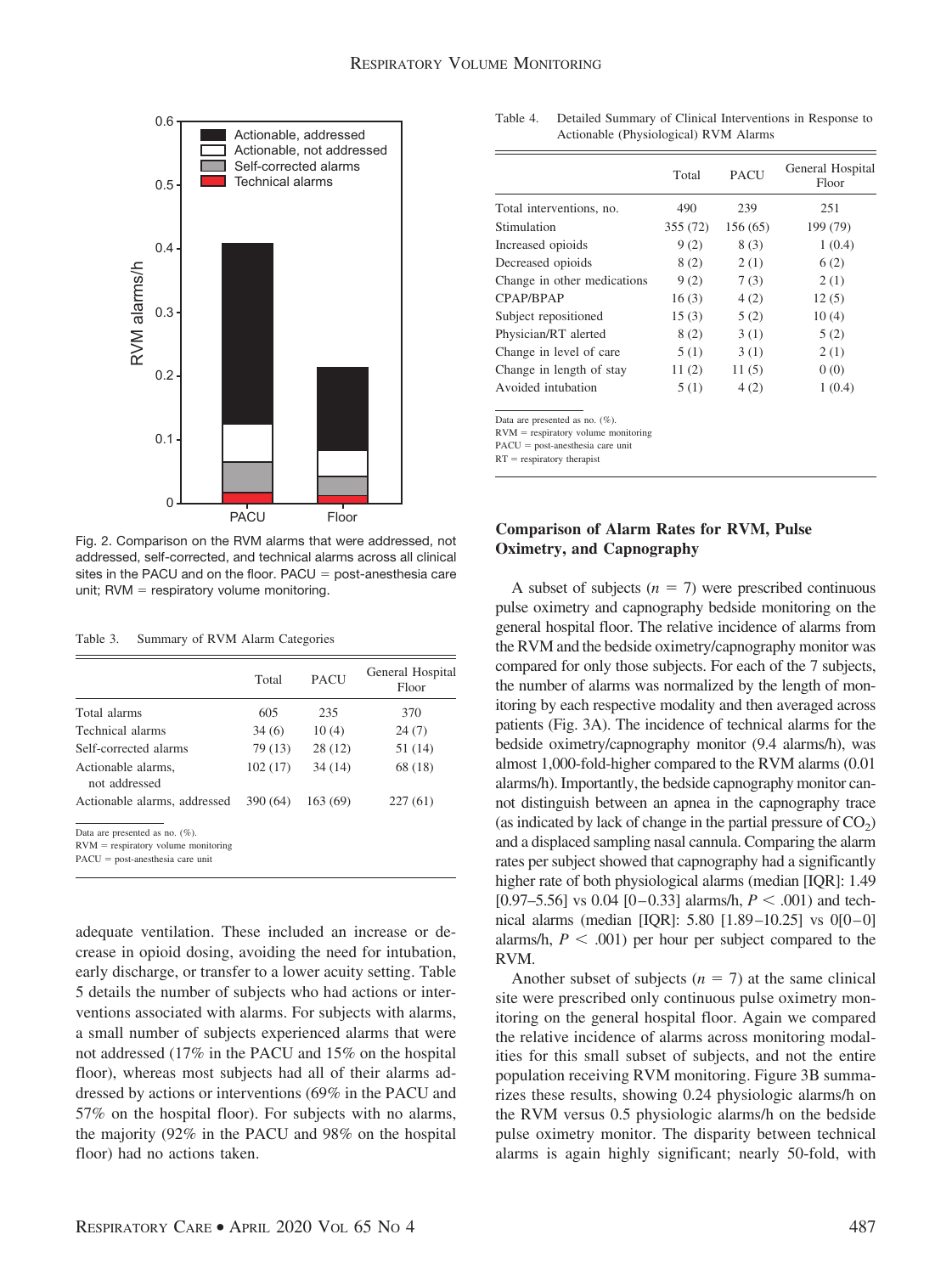| Subjects With and Without Actions or Interventions Based on RVM Data Across All Clinical Sites<br>Table 5. |  |
|------------------------------------------------------------------------------------------------------------|--|
|------------------------------------------------------------------------------------------------------------|--|

|                                                                                                               | Subjects With No Alarms |                 | Subjects With Alarms |                       |                      |
|---------------------------------------------------------------------------------------------------------------|-------------------------|-----------------|----------------------|-----------------------|----------------------|
|                                                                                                               | <b>Action Taken</b>     | No Action Taken | Alarms Not Addressed | Some Alarms Addressed | All Alarms Addressed |
| PACU                                                                                                          | 13(8)                   | 140 (92)        | 16(17)               | 13(14)                | 65(69)               |
| General hospital floor                                                                                        | 1(2)                    | 43 (98)         | 10(15)               | 18 (28)               | 37(57)               |
| Data are presented as $n$ (%).<br>$RVM = respiratory$ volume monitoring<br>$PACU = post-anesthesia care unit$ |                         |                 |                      |                       |                      |



Fig. 3. The alarm rate per monitored hour for RVM, pulse oximetry, and capnography. (A) Simultaneous bedside P $_{ETCO_2}$  and S<sub>pO2</sub> monitoring had 12.9 alarms/h (73% technical) compared to only 0.25 alarms/h with RVM ( $n = 7$ ). (B) Bedside monitoring of S<sub>pO2</sub> produced 1.5 alarms/h (67% technical) compared to only 0.26 alarms/h with RVM ( $n = 7$ ). (C) S<sub>pO<sub>2</sub> monitoring by telemetry technicians reported 3.31 alarms/h</sub> (19% technical) compared to only 0.26 alarms/h with RVM ( $n = 15$ ). awRR  $=$  breathing frequency measured by capnography, RVM = respiratory volume monitoring.

0.02 technical alarms/h on the RVM versus 1 technical alarm/h on the bedside oximetry monitor.

The third subset of subjects  $(n = 15)$  were prescribed telemetry pulse oximetry monitoring on the general hospital floor. Their data were used to cross-validate the results obtained from the bedside oximetry monitor (Fig. 3C). We found that the incidence of pulse oximeter technical alarms was similar in the bedside and telemetry implementations. (1.0 vs 0.63 alarms/h) and still significantly (30-fold) higher that the RVM technical alarms (0.02 alarms/h). Table 6 summarizes the anthropometrics of all 3 subgroups whose data are presented in Figure 3.

Comparing RVM and pulse oximetry alarm rates for the 29 subjects monitored with both modalities across 2 sites, it is evident that these subjects had a significantly higher rate of both physiological alarms (median [IQR]: 0.67  $[0.07-2.58]$  vs 0.24  $[0.03-0.50]$  alarms/h,  $P = .02$ ) and technical alarms (median [IQR]: 0.47 [0.09–1.13] vs  $0[0-0]$  alarms/h,  $P < .001$ ) per monitored hour generated by pulse oximetry than by RVM.

| Table 6. | Anthropometrics for the 3 Subsets of Subjects Monitored |
|----------|---------------------------------------------------------|
|          | With RVM and Bedside or Telemetry Monitoring            |

|                                  | Bedside $S_{\text{po}}$<br>and $P_{ETCO}$ | <b>Bedside</b><br>$S_{\text{pO}_2}$ | Telemetry<br>$S_{pO_2}$ |
|----------------------------------|-------------------------------------------|-------------------------------------|-------------------------|
| Subjects                         | 7                                         | 7                                   | 15                      |
| Male: Female ratio               | 3:4                                       | 3:4                                 | 4:11                    |
| Height, cm                       | $166.4 \pm 16.0$                          | $166.4 \pm 14.1$                    | $165.8 \pm 9.4$         |
| Weight, kg                       | $77.1 \pm 12.9$                           | $86.3 \pm 27.3$                     | $110.6 \pm 29.7$        |
| Body mass index, $\text{kg/m}^2$ | $27.8 \pm 5.1$                            | $30.7 \pm 7.2$                      | $40.0 \pm 9.3$          |
| Age, y                           | $70.8 \pm 3.7$                            | $62.8 \pm 12.3$                     | $58.9 \pm 10.6$         |

Data are presented as  $n$  subjects or mean  $\pm$  SD.

 $RVM =$  respiratory volume monitoring

### **Discussion**

Routine vital signs, such as pulse oximetry, temperature, breathing frequency, and blood pressure, are clinical measurements that indicate the body's basic functions and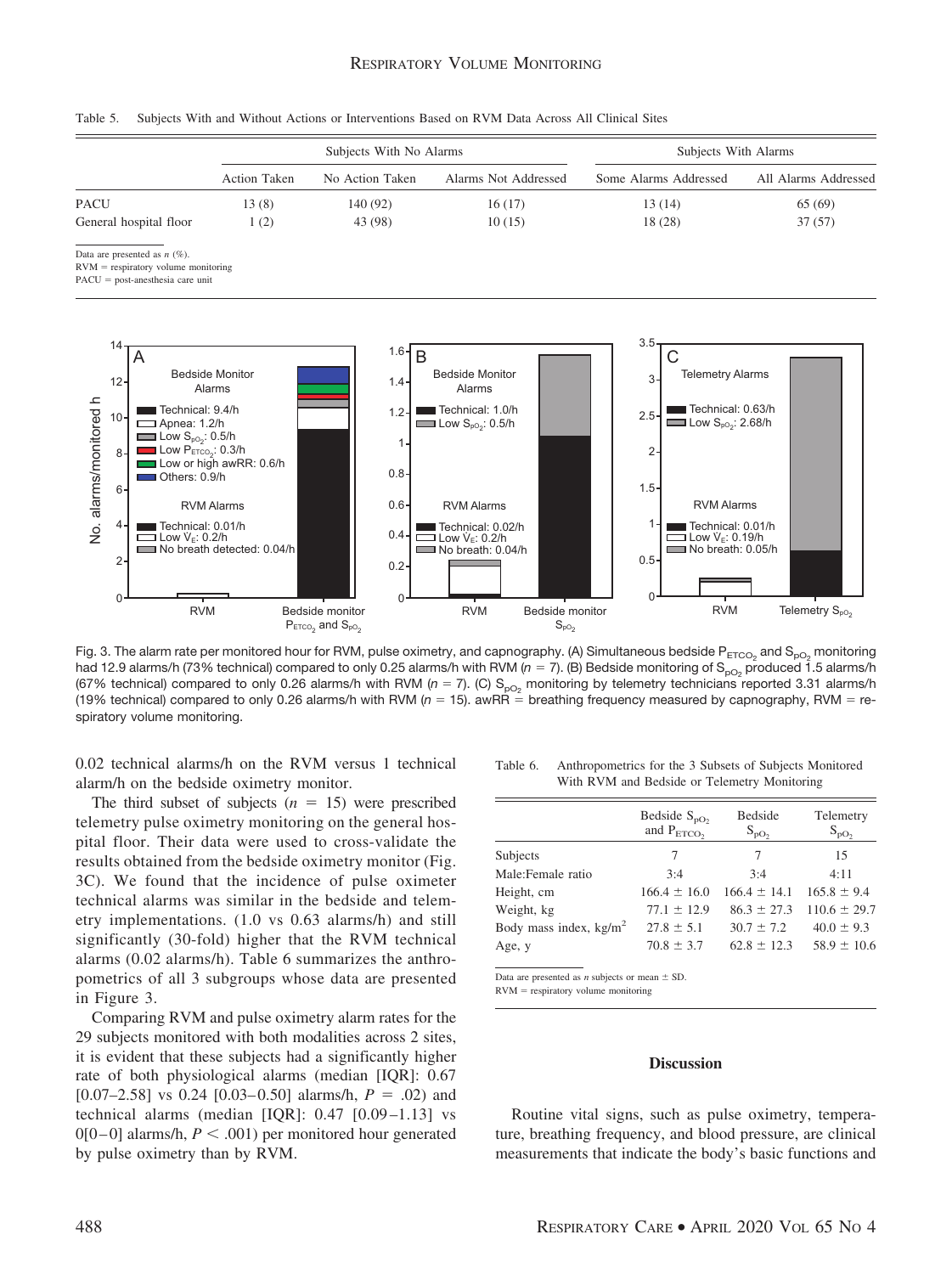disease status. More sophisticated physiological monitoring, especially for the detection of cardiovascular health, may include electrocardiography, invasive blood pressure, central venous pressure, cardiac output, echocardiography, etc. However, continuous noninvasive bedside measurement of pulmonary function has received less attention, and previous technologies have fallen short. An ideal device would be noninvasive, continuous, and provide accurate real-time readings of respiratory function and its compromise. Additionally, the device would have to be simple to apply, use, read, and interpret with few nuisance alarms.

Recent studies and guidelines have stressed the importance of accurate real-time respiratory monitoring to optimize patient safety. The newly available RVM monitor provides a welcome addition to the existing lineup of respiratory status monitoring. Unfortunately, the frequency of nuisance alarms presented from pulse oximeters and capnography monitors have predisposed hospital staff with a sense of caution in the introduction of new technology into routine clinical practice. This is primarily due to the fear of adding to existing alarm fatigue and contributing to additional burden to staff. Here we investigated the utility of RVM in the perioperative setting, with a focus on identifying actionable versus nuisance alarms. We then compared RVM alarm rates with alarm rates from pulse oximeters and capnography monitors in the same setting of the PACU and general hospital floors. Our results indicate that RVM alarms had far less nuisance alarms and fewer but more actionable alarms compared to capnography and/or pulse oximetry; RVM did not miss any episodes of subject deterioration; the RVM device was easy to use; and most issues raised by RVM alarms were early in the spiral of respiratory deterioration and thus easily addressed by nursing staff with minimal training, minimizing cost to the system.

The overall RVM alarm rate was significantly lower than with either pulse oximeters or capnography monitors. We saw a nearly 1,000-fold reduction in nuisance alarms compared to capnography and a 20–50-fold reduction in nuisance alarms compared to pulse oximetry. These results were consistent and reproducible across all 4 clinical sites. Additionally, the majority of RVM alarms were actionable (as seen in Table 5). This included verbal or physical stimulation, narcotic dose adjustment, patient repositioning, CPAP application, or upgrade to a higher level of care. Subjects who may not have otherwise be given opioids due to their obstructive sleep apnea status or other concerns were able to be provided with increased analgesia and effective pain management based on the adequate ventilatory status demonstrated by the RVM. In other subjects, a modification of the clinical plan was implemented based on their depressed ventilatory status. Some subjects only required stimulation or a change in position to improve their ventilatory status. These were simple interventions to potentially prevent life-threatening outcomes. These simple interventions, based on early RVM data, are far preferable to what is often required when responding to the delayed responses of other monitoring systems that can put patients at greater risk and require more difficult and costly interventions.

We noted that RVM reliably alerted the clinical staff in both the PACU and general hospital floor to a clinically important reduction in ventilation. These changes were seen well before changes to  $S_{pQ_2}$ . Changes in  $P_{ETCO_2}$  were not reliably actionable or indicative of the subject status. These results support earlier reports from a group at Massachusetts General Hospital, which demonstrated that low  $V<sub>E</sub>$  preceded significant desaturation with an average window of 71 min.12 The important issue of nuisance alarms was also addressed. Pulse oximeter and capnography alarms often fall into 2 categories: technical alarms that are not actionable and alarms that are urgent or emergent in nature. In contrast, the RVM provides an early warning capability before impending detrimental events, providing clinical staff with valuable time to intervene early and coordinate preemptive interventions.

We observed that the relative RVM alarm rate in the PACU was double the alarm rate reported on the general hospital floor. These findings were slightly different from those reported by Saasouh et  $al^{21}$  and Schumann et  $al^{22}$  in which the incidence of respiratory depression was found to be greater between 3 h and 14 h postoperatively on the hospital floor than it was in the PACU.21,22 The disparity may reflect differences in study design and clinical practice as well as somewhat different settings. The end point in our study was the evaluation of physiologic versus nuisance alarms, whereas the end point in studies by Saasouh et al<sup>21</sup> and Schumann et al<sup>22</sup> was alarms due to respiratory compromise defined by low  $\dot{V}_E$  but not apnea. It was also likely that the patient population or the nature of the anesthesia and analgesia protocols varied. Our study indicates that alarms due to long apneas ( $>$  30 s) were 3 times more prevalent in the PACU than on the hospital floor, implying a residual effect of narcotics and anesthetics in the PACU. The differences and similarities suggest that the postoperative course of respiratory function recovery is a dynamic process with multiple factors. As such, return to baseline for respiratory function such as rate, rhythm, and volume all have highly variable rates, especially in the presence of obstructive sleep apnea.15 Our results highlight the importance and unmet need of a complete respiratory function monitor for the entire perioperative period.

All respiratory monitoring technologies have their own limitations. For example, pulse oximetry is critical in a situation of ongoing respiratory failure; however, it has limited use in detecting the early signs of impending respiratory depression. It is also known that the  $S_{pQ}$  value is less reliable when it begins to drop due to a larger error at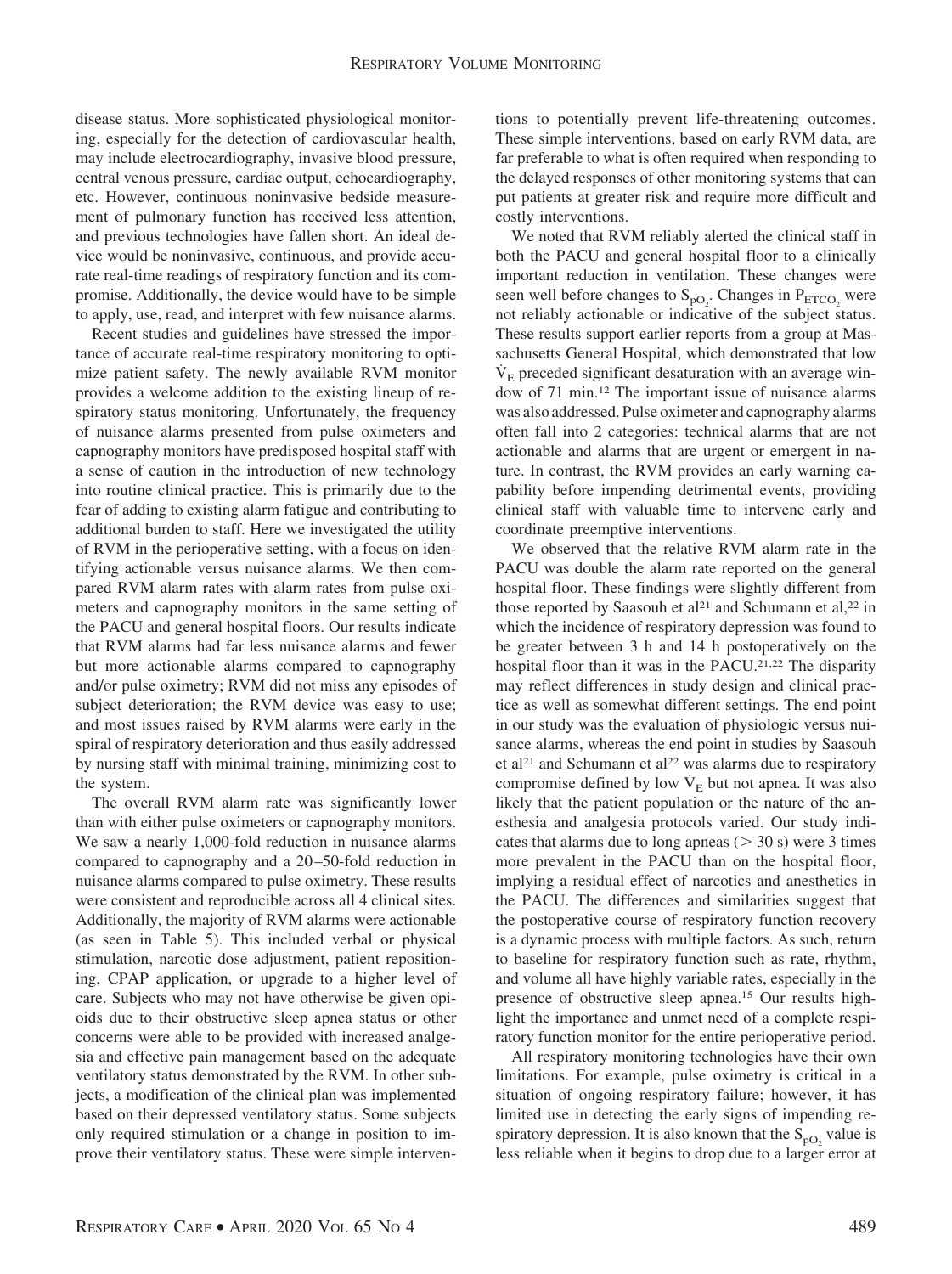lower readings. Unlike RVM, pulse oximetry monitoring also produces artifacts and alarms in situations of movement, temperature extremes, or due to peripheral vasoconstriction.  $P_{ETCO_2}$  can be useful in detecting apnea, although it is inaccurate in reflecting the value of partial pressure of arterial  $CO<sub>2</sub>$  in a variety of settings, including mouthbreathing patients and during use of open oxygen systems.<sup>23,24</sup>  $P_{ETCO_2}$  also has limited use in detecting causes of respiratory compromise and can confuse respiratory and cardiac compromise.

RVM, as demonstrated here, is very useful as an early warning system for pending respiratory depression but does not specifically measure the gas exchange status. Due to the known effects of anesthesia, analgesia, and surgery, both individually and synergistically, precise respiratory function monitoring is critical in all aspects of care, especially during the perioperative period setting. While RVM can be used to safeguard vulnerable patients in the perioperative period, it may also be used to guide precise perioperative care, anesthesia, and analgesia to promote functional recovery. It can provide critical information both in the PACU as well as on the general hospital floor, in either post-surgical or nonsurgical patients who are at high risk. While these uses have been less well studied, there is clearly an unmet clinical need. With few nuisance alarms impacting workflow and early detection to enable a paced response instead of an emergent action, RVM may provide a useful tool for both the PACU and the general hospital floor. Additionally, the data presented here lay the groundwork for establishing care protocols based on RVM alarms. Nursing protocols outlining steps to be taken in response to RVM alarms can be constructed to standardize care and improve safety. One such protocol has been suggested: assess the patient clinically (including vital signs and oxygen saturation measurement) and consider one of: (1) stimulate; (2) reposition; (3) incentive spirometry; (4) cut opioids in half; (5) call physician. Because of the early nature of the RVM alarm, many of these interventions are free or inexpensive. Early in the spiral of respiratory failure, patients can be returned more quickly to homeostasis, enhancing safety and reducing additional costs to the health care system.

Interestingly, one of the most common clinical mistakes in monitoring and diagnosing pending respiratory compromise is the use and misuse of supplemental oxygen. As a therapeutic agent, like any other medication, supplemental oxygen has many proven clinical benefits and even newly recognized potential benefits, such as its application in reducing surgical site infection.25 However, the routine delivery of inspired oxygen at levels greater than atmospheric oxygen is not without consequences.26 The common practice of addressing and attempting to reverse arterial hypoxemia without a clear understanding of the underlying cause can be dangerous. This is especially true in the perioperative setting, where arterial hypoxemia is generally caused by hypoventilation. Profound hypoventilation can be masked by supplemental oxygen until the point of arterial desaturation; a phenomenon called oxygenation without ventilation.27 Conversely, supplemental oxygen without hypoventilation can produce a state of hyperoxia, which, in select patient groups, can disturb vital organ blood perfusion and increase mortality.26,28 Therefore, it is potentially beneficial to combine the use of RVM with pulse oximetry. Measurements of both ventilation and oxygenation can be used in tandem to make decisions regarding delivery of supplemental oxygen and ventilatory management. Continuous use of RVM with intermittent  $S_{\text{pO}_2}$  measurement on a standard scheduled basis and during the evaluation initiated by an RVM alarm has been suggested.12

This study has several potential limitations. First, although nursing staff received training on RVM devices and suggestions as to possible interventions, there were no formal protocols or procedures implemented to direct actions associated with alarms or during the detection of hypoventilation. As a result, we cannot determine specific impacts of the monitor on clinical outcomes. In fact, as with all assessments of monitoring systems, the effect of RVM monitoring on the relevant clinical outcome is difficult to determine because outcomes are primarily based on therapeutic intervention. Therefore, a specific protocol assessing diagnostic/therapeutic intervention is required for proper assessment. Subsequently, there is little relevant outcomes data for even the commonly used oximetry and capnography monitors, and the impact of these devices on mortality and morbidity from anesthesia are yet to be confirmed<sup>24,29</sup> Second, we did not assess the direct or indirect cost burden or overall cost savings that would be associated from the clinical implementation of the device. Third, we did not assess patient care experience in comparison with existing technology. Fourth, because this is a retrospective analysis, a properly design prospective randomized study would need to be designed to determine the effectiveness of the RVM in a clinical setting. Finally, the sample sizes were relatively low and the settings were also limited to a single health care system. As such, the results may be biased despite the clinical experience and effective implementation that was experienced by staff.

## **Conclusions**

Clinical advances in new monitoring products and solutions continue to be at the leading edge of surgical and perioperative research. One of the greatest limiting factors, in terms of implementation, is the redundancy and frequency of nuisance alarms, which leads to an increased rate of ignoring or silencing alarms. The optimum monitoring system must